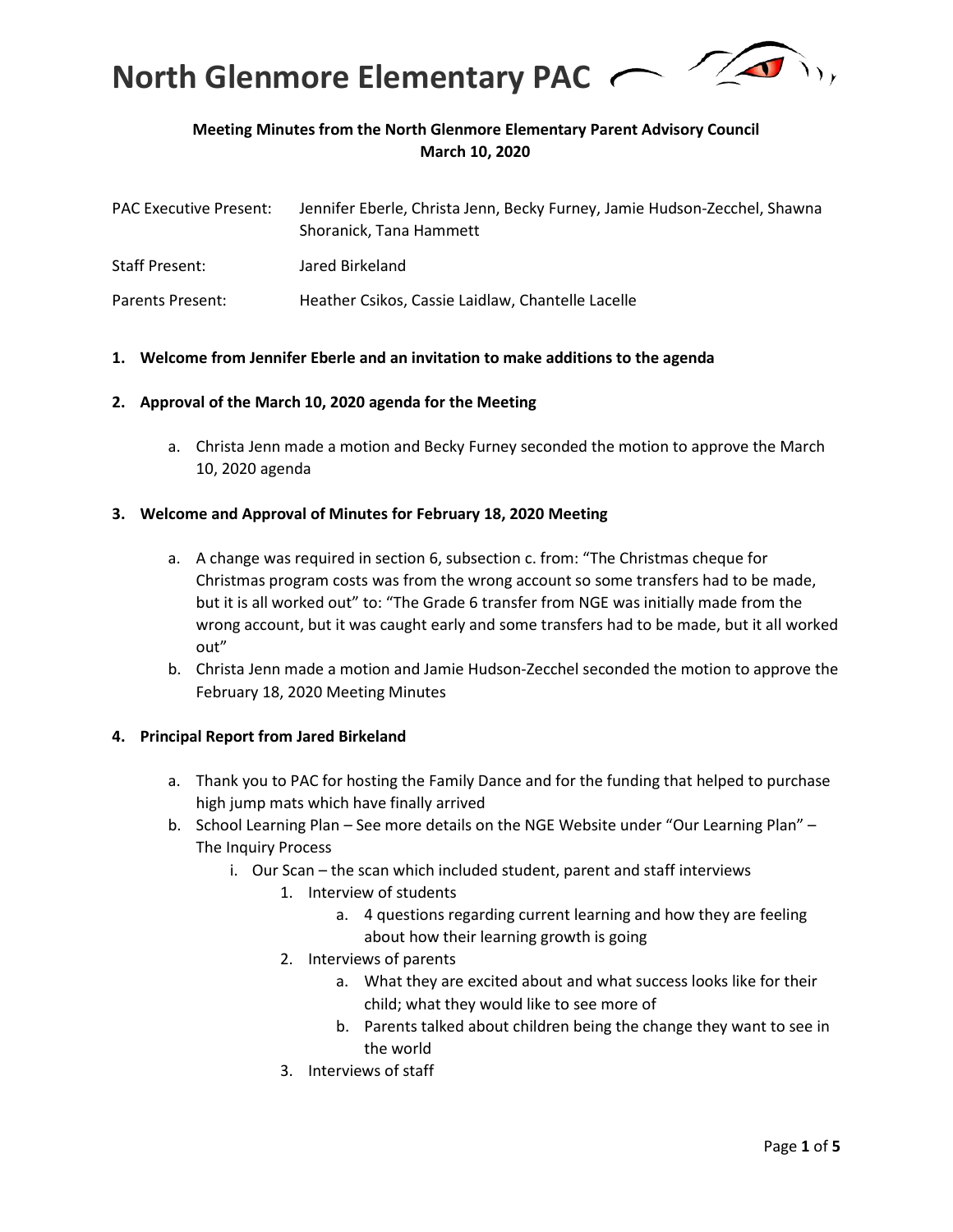**North Glenmore Elementary PAC** 

- a. Staff members talked about what they are proud of, excited about, what their next steps are, etc.
- ii. Focusing and Hunching
	- 1. From the information gathered, there were 5 patterns identified see the summary on the website
- iii. Taking Action
	- 1. Community between classrooms
	- 2. Student-centered learning
	- 3. Helping students make changes in the world
	- 4. Using teaching strategies that promote the Core Competencies and the OECD's Principles of Learning
- iv. The Why (OECD's 7 Principles of Learning)
- v. The How (Work on the Pedagogical Core)
- vi. At NGE different grades' examples
	- 1. Gr 1 exploring the story workshop; grade 1 visits Kindergarten
	- 2. Gr 3 integrating learning and cross-curriculum, indigenous curriculum, students becoming the change they want to see in the world
- c. Upcoming Dates highlights (see upcoming dates in newsletters for the entire list)
	- i. The gymnastics event used to be held with Lake Country Gymnastics, but due to equipment problems they were unable to accommodate, so Kelowna Gymnastix will be holding the event at 2 times the cost
	- ii. Grade 6 vaccine was mentioned
	- iii. ELFF night is for families in Glenmore with 3-year old children to attend for a learning experience and dinner
	- iv. Track and Field season is coming up
	- v. Battle of the Books NGE is hosting this year with 12 schools coming; families are invited to come

#### **5. Discussion about Next Year's Hot Lunch**

- a. A suggestion was made for interested Grade 5 parent volunteers to meet with Jamie at the end of the school year to learn and understand how to work together to plan the Grade 6 use of the Fun Lunch website for fund raisers and offers for the next year
- b. Only one person should have access to and update the Fun Lunch website
- c. Grade 6's utilize the label and ink option which is approximately a \$100.00 cost 2-3 times per year, which the regular Fun Lunch coordinator does not use

#### **6. President's Report from Jennifer Eberle**

- a. Thank you to the PAC for the help with the Family Dance
	- i. Chris Bowen and the Dr. Knox kids enjoyed being DJs
	- ii. The confetti popper was a surprise with extra cleaning, but fun for the kids
	- iii. PAC members mentioned that they needed to stand at the door to monitor students trying to leave
	- iv. Thank you, Christa, for making candy bags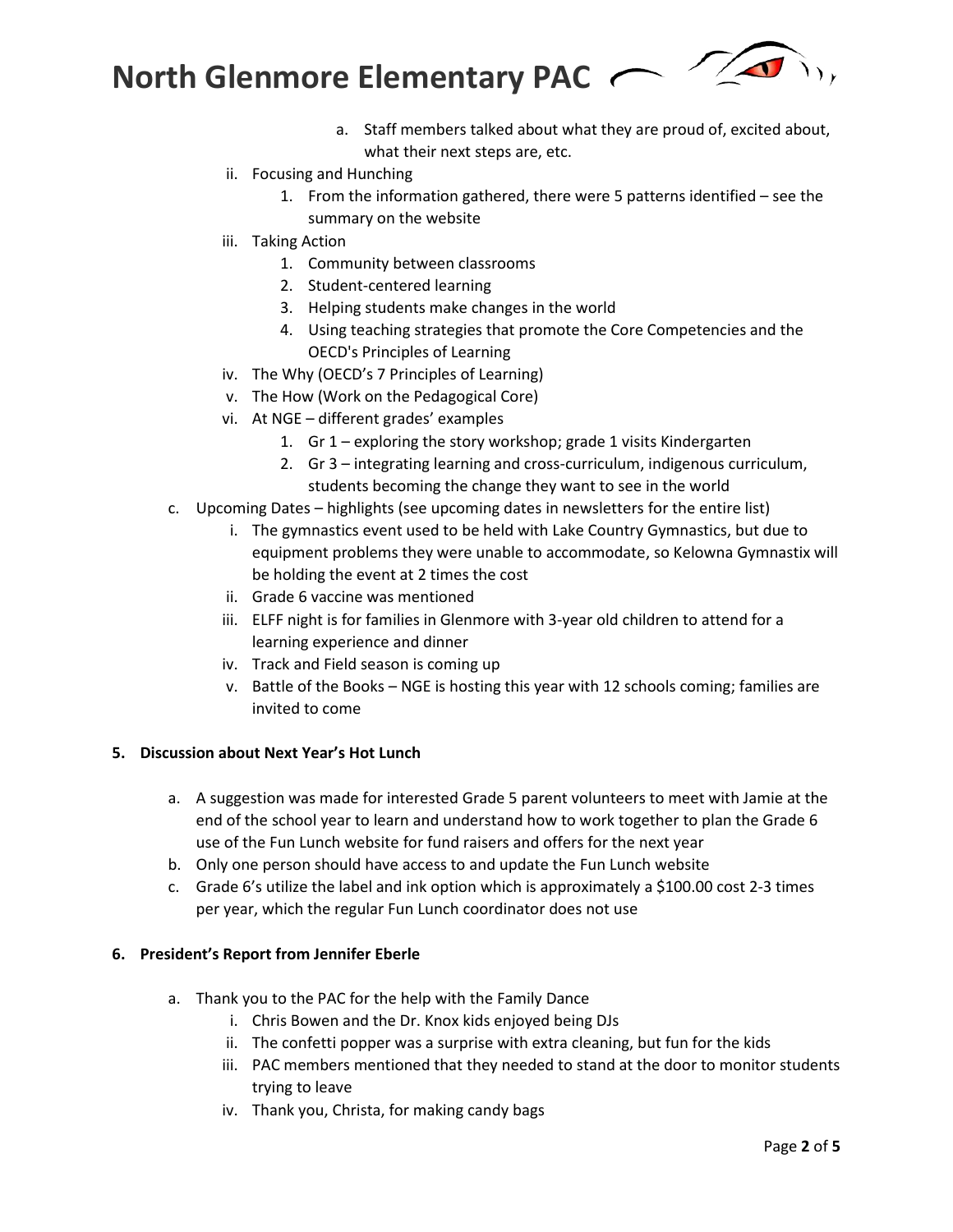



- 1. All concession items ran out and candy bags were completely sold within 25 minutes
- 2. For the next event, there can be much more concession food purchased and available, at least 2 times as much
- b. PAC received news that the NGE Park and Play request has been approved
	- i. They have on file that we would like all the games to be available

## **7. Vice President's Report by Christa Jenn**

a. Christa has nothing to report

## **8. Treasurer's Report by Shawna Shoronick**

- a. Family Dance
	- i. The event broke even
	- ii. The concession proceeds covered the cost of the DJs and concession items
- b. Shawna will work out remaining financial details for Fun Lunch over Spring Break

## **9. Fun Lunch Report by Jamie Hudson-Zecchel**

- a. Fun Lunch is going well
- b. The last day to order for the final term is Friday, March 13
- c. A list of restaurants that will be used for the final term were shared with attendees at the meeting
- d. There are currently quite a few unpaid accounts
- e. The grade 6's are doing a pizza lunch on the day of Spring Fling, but it will not likely interfere with the pizza orders for the Spring Fling event

## **10. Fundraiser Coordinator's Report by Tana Hammett**

- a. The Bingo Night sales went well
	- i. 48 tickets are sold
	- ii. A reminder needs to go out to parents who purchased tickets to pick them up by Thursday since school will be closed for Spring Break
- b. Growing Smiles fundraiser is launched
	- i. There seems to be an additional charge from the company for Paypal (\$1) in addition to the Paypal 3% that we need to also pay – it needs to be checked out
	- ii. There are paper orders going home for cheque and cash payments as well as the website order option
		- 1. PAC will do their best to deposit cheques in a timely manner (1 deposit per week)
		- 2. Growing Smiles mentioned a request of cash payment on delivery which is a concern because there is not a good paper trail and it is not a safe transaction – Tana will check to see if it can be a cheque payment instead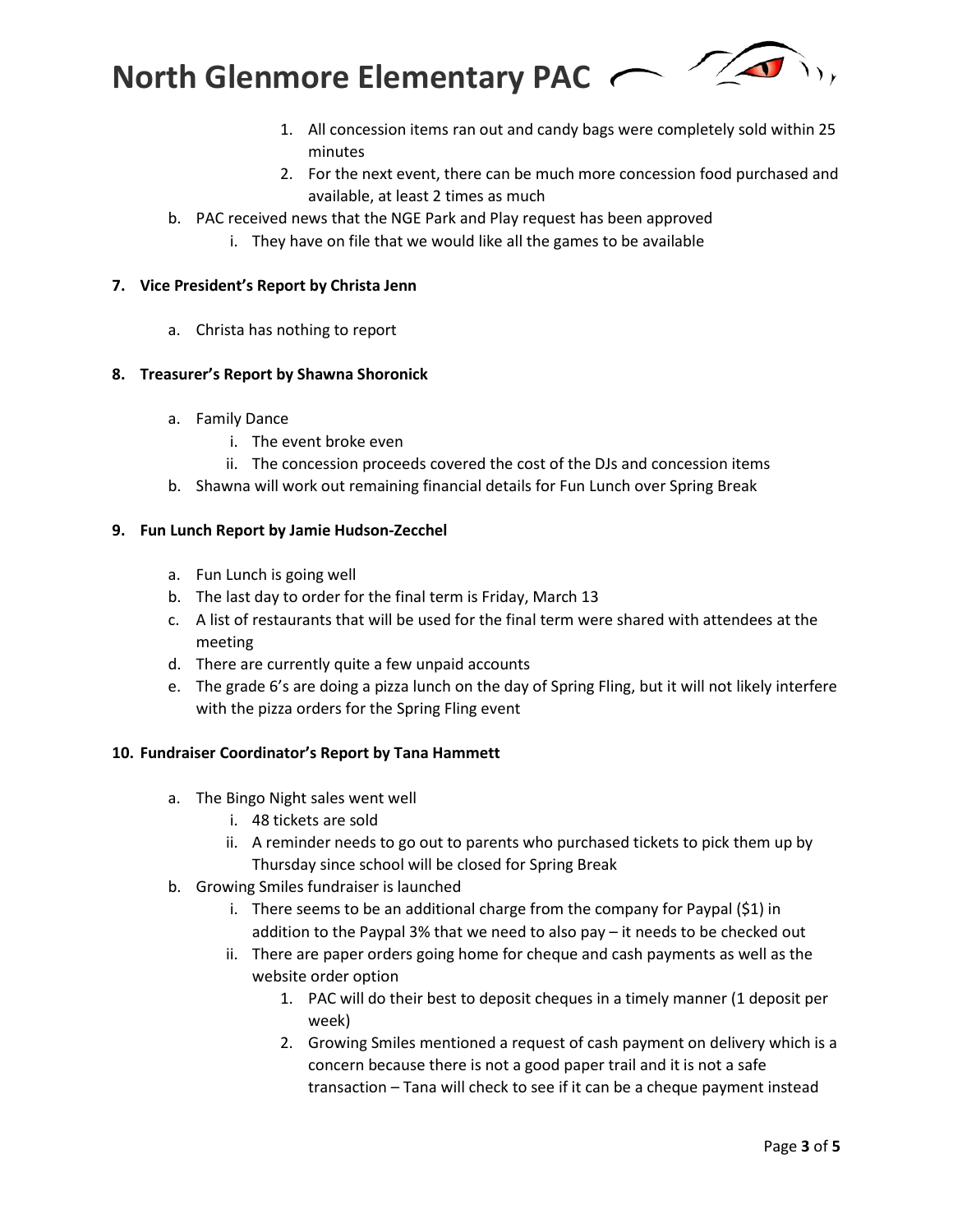# **North Glenmore Elementary PAC**



## **11. Updates on the New Playground**

- a. NGE received verbal confirmation that the school did receive the funding from SD23
- b. NGE is awaiting official confirmation

## **12. Spring Fling Planning and Discussion**

- a. Pizza there was a suggestion to check with the Pizza provider of choice about gluten-free options
- b. Raffle Baskets
	- i. PAC proposes doing one basket, or one basket theme, per grade rather than one per class
	- ii. Christa reviewed the groups of teachers per grade
	- iii. Ideas were discussed for simplifying and making it easier for parent volunteers
		- 1. PAC can choose a theme per grade and keep it broad enough to make purchases easy and less repetitive
		- 2. Keep the volunteer number smaller  $-1$ -2 parents per grade
		- 3. Create 2-3 baskets per grade
		- 4. Provide suggestion list of possible purchase items for the parents for each theme
	- iv. Further suggestions:
		- 1. Designate a small sub-committee to choose the themes and create the suggestion lists – Christa Jenn and Cassie Laidlaw were suggested
		- 2. Reach out to NGE families with businesses and to general businesses to provide donated baskets to the event as well – Christa to create the letter for the businesses
- c. Other possible parents who are interested in helping may be Chrystal Lindsay, Courtney Schilling, Landa Wallan
- d. PAC can reach out to Jill Voros to ask if the Leadership Group (Mission Managers) from grade 6 and Spirit Club can help put candy bags together
- e. Tana reached out to Dr. Knox students to help with games
	- i. It was recommended to identify how many helpers will be needed (5 face painters and 5-6 games, plus the students to help at the DJ table)
	- ii. Chris can organize where the volunteers will help
	- iii. A budget was decided for DJs \$300.00 plus pizza
	- iv. A budget was decided for face paint 5 sets at \$25.00 per set
- f. A discussion about the Ice Cream truck included identifying an ideal parking spot; the gate can be opened for the truck to drive on to the premises and park where the pizza was delivered last year
- g. PAC will decide on locations for all the activities at a separate meeting
- h. There was a discussion about possible prizes including "Lunch with the Principal"
- i. A meeting on April 7 at 6:30 at the NGE library was set for PAC to determine roles for the remainder of the tasks